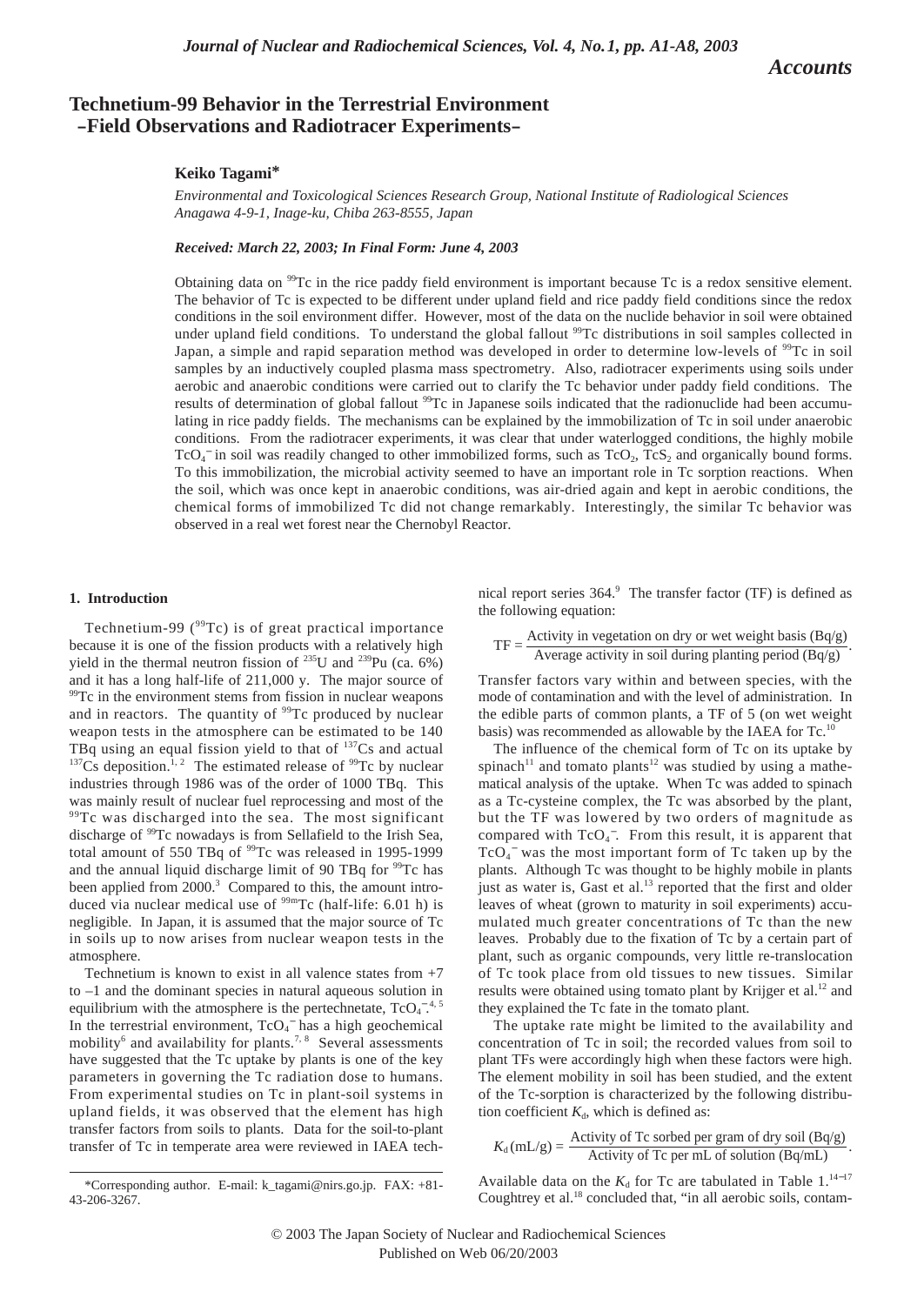inated with Tc in the  $TcO<sub>4</sub><sup>-</sup>$  form, 90% of added Tc can be assumed to remain in the solution either as a free ion or as weakly absorbed to ion-exchange sites". Routson et al.<sup>15</sup> reported that from low  $K_d$  values Tc could be assumed to adsorb poorly in soil as TcO<sub>4</sub><sup>-</sup>. However, results of Wolfrum and Bunzl<sup>19</sup> indicated that the oxygen content in the leachate affected the  $K_d$  value. It was suggested that the availability of Tc in soils decreases with soil residence time, which is known as 'aging effect'. 20−23

**TABLE 1: Distribution Coefficients**  $K_d$  **for Sorption of Tc by Soils**

| Sample $(N)$ | Solution                      | $K_{d}$ (mL/g)    | Reference                              |
|--------------|-------------------------------|-------------------|----------------------------------------|
| Soil $(22)$  | $0.01M$ CaCl <sub>2</sub>     | $0.007 + 2.8$     | Wildung et al. $^{14}$                 |
| Soil $(2)$   | $0.02M$ NaHCO <sub>3</sub>    | $-0.033 \pm 0.01$ | Routson et al. $^{15}$                 |
|              | $0.2M$ NaHCO <sub>3</sub>     | $+0.010 + 0.04$   |                                        |
| Soil $(7)$   | Not shown                     | $0 - 0.9$         | Takebe and Deving <sup>16</sup>        |
| Soil (129)   | Deionized water               | $0.6 + 0.6$       | Uchida and Tagami <sup>17</sup>        |
| Soil $(2)$   | Deionized water<br>$(pH=3-8)$ | $0 - 0.7$         | Tagami and Payne<br>(unpublished data) |

In order to improve our understanding of the behavior of <sup>99</sup>Tc in the environment and to develop appropriate waste storage/disposal options, it is essential that we obtain more reliable information on the levels, distributions and fate of  $\rm{^{99}Tc}$ in the environment. The fate of Tc in the environment is influenced by combinations of chemical, physical and biological factors. Most studies to obtain environmental parameters have been carried out for upland fields in European countries, Canada and U.S.A., because these are in the majority in these countries. However, Tc is a redox sensitive element and it could be insoluble forms under reducing conditions.<sup>4, 5, 23</sup> The behavior of Tc is expected to be different under upland field and rice paddy field conditions.<sup>24</sup> In rice paddy fields, the reducing conditions are established by waterlogging in the soil during the cultivation period. The soil-rice plant system is an important path for transfer of <sup>99</sup>Tc to humans in Japan and other Asian countries because rice is the main crop in these areas.

A series of studies including field observations and radiotracer experiments were carried out in order to clarify the fate of 99Tc in the paddy field environment. To measure low-levels of 99Tc in environmental samples by an inductively coupled plasma mass spectrometry, ICP-MS, we developed a simple separation method.<sup>25–30</sup> Using the method, global fallout <sup>99</sup>Tc retained in rice paddy field soils collected in Japan were measured.25, 26, 31 Also Tc behavior in soils under aerobic conditions and anaerobic conditions were observed because Tc is known as a redox sensitive element.<sup>24</sup> Further studies on Tc behavior under anaerobic conditions by controlling microbial activities in soil samples to find out the effect on the Tc immobilization.<sup>23, 32</sup> It was expected that Tc was immobilized in rice paddy fields from the above mentioned studies, therefore, plant and soil samples collected in three forests (one of them was socalled "wet forest"; the groundwater-level was higher than other two sites) within 30-km zone from the Chernobyl Reactor were used for <sup>99</sup>Tc measurement to obtain transfer parameters.33−<sup>36</sup>

## **2. Development of a Simple Separation Method for 99Tc in Environmental Samples**

**Instruments.** In recent years, ICP-MS is an attractive method for <sup>99</sup>Tc determination because the detection limit is lower than that of any radiation counting method as listed in Table 2.31, 37−<sup>42</sup> Although ICP-MS offers several advantages for <sup>99</sup>Tc analysis, the radioisotope is required to be concentrated in solution, and Ru, which has an abundance of 12.7% at mass 99, is to be separated. Also, total elements' concentration in solution is required to be less than 300 ppm due to instrumental limitation.

**Tracers.** In our experiments, the chemical recovery was monitored with <sup>95m</sup>Tc. The nuclide has a half-life of 61 days; it is useful as a yield monitor in the chemical separation of Tc compared to the other short half-life Tc isotopes such as  $\frac{99 \text{m}}{2}$ Tc  $(T_{1/2} = 6.01 \text{ h})$ . It has been reported that <sup>95m</sup>Tc is preferable as a yield monitor when ICP-MS is used because of the difference of mass between  $95m$ Tc and  $99Tc.<sup>43</sup>$  However, some commercially available <sup>95m</sup>Tc solutions might contain <sup>99</sup>Tc when the  $95m$ Tc was produced by  $96M$ o (p, 2n)  $95m$ Tc. If other Mo isotopes were included in the target, it could be  $99Tc$  which was produced at the same time. Therefore, <sup>95m</sup>Tc was obtained by irradiation of Nb foil (99.999%) using the reaction  $93Nb$  ( $\alpha$ , 2n) <sup>95m</sup>Tc in a cyclotron at Tohoku University, Japan.<sup>29</sup> This reaction could not produce other long-lived Tc isotopes. Then 95mTc was separated in a quartz tube by heating the foil at 1000˚C for 2h under oxygen stream. Tc was evaporated and transferred to a room temperature area of the quartz tube. The <sup>95m</sup>Tc was stripped from the tube with deionized water.

**Sample Pretreatment.** Soil samples were air-dried and passed through a 2 mm mesh sieve. They were incinerated for 8 h at 450˚C to decompose organic matter. Soil incineration is usually performed to decompose soil organic matter that interferes with Tc chemical analysis. To clarify the Tc loss during incineration, we measured the loss ratios from aged and freshly contaminated soil samples during incineration. Long-contaminated soil samples (Andosol and Gray lowland soil) were contaminated with <sup>95m</sup>Tc for 1 or 6 months. Freshly contaminated soil samples were prepared 1-2 days before the test. Figure 1 shows loss of <sup>95m</sup>Tc by incineration as percentage of initial activity. The weight reductions of the Andosol sample and the Gray lowland soil sample were 19 - 25% and 9%, respectively. Despite a difference in organic matter content, there was no

**TABLE 2: Analytical Methods for 99Tc Determination**

| Type of apparatus                            | Reference                         |
|----------------------------------------------|-----------------------------------|
| Anti coincidence shielded gas flow counting  |                                   |
| Neutron activation $(n, \gamma)$             | $H$ olm <sup>37</sup>             |
| Liquid scintillation counting                |                                   |
| Inductively coupled plasma mass spectrometry |                                   |
| O-ICP-MS                                     | Crain and Gallimore <sup>38</sup> |
| O-ICP-MS                                     | Morita et al. $39$                |
| O-ICP-MS                                     | Tagami and Uchida <sup>31</sup>   |
| Q-ICP-MS with ultrasonic nebulizer           | Morita et al. $40$                |
| HR-ICP-MS with ultrasonic nebulizer          | Kim et al. $41$                   |
| HR-ICP-MS                                    | Tagami (unpublished data)         |
| Accelerator mass spectrometry                | McAninch et al. $42$              |
|                                              |                                   |

Note) Q-ICP-MS: quadrupole ICP-MS, HR-ICP-MS: high resolution (or double focusing) ICP-MS.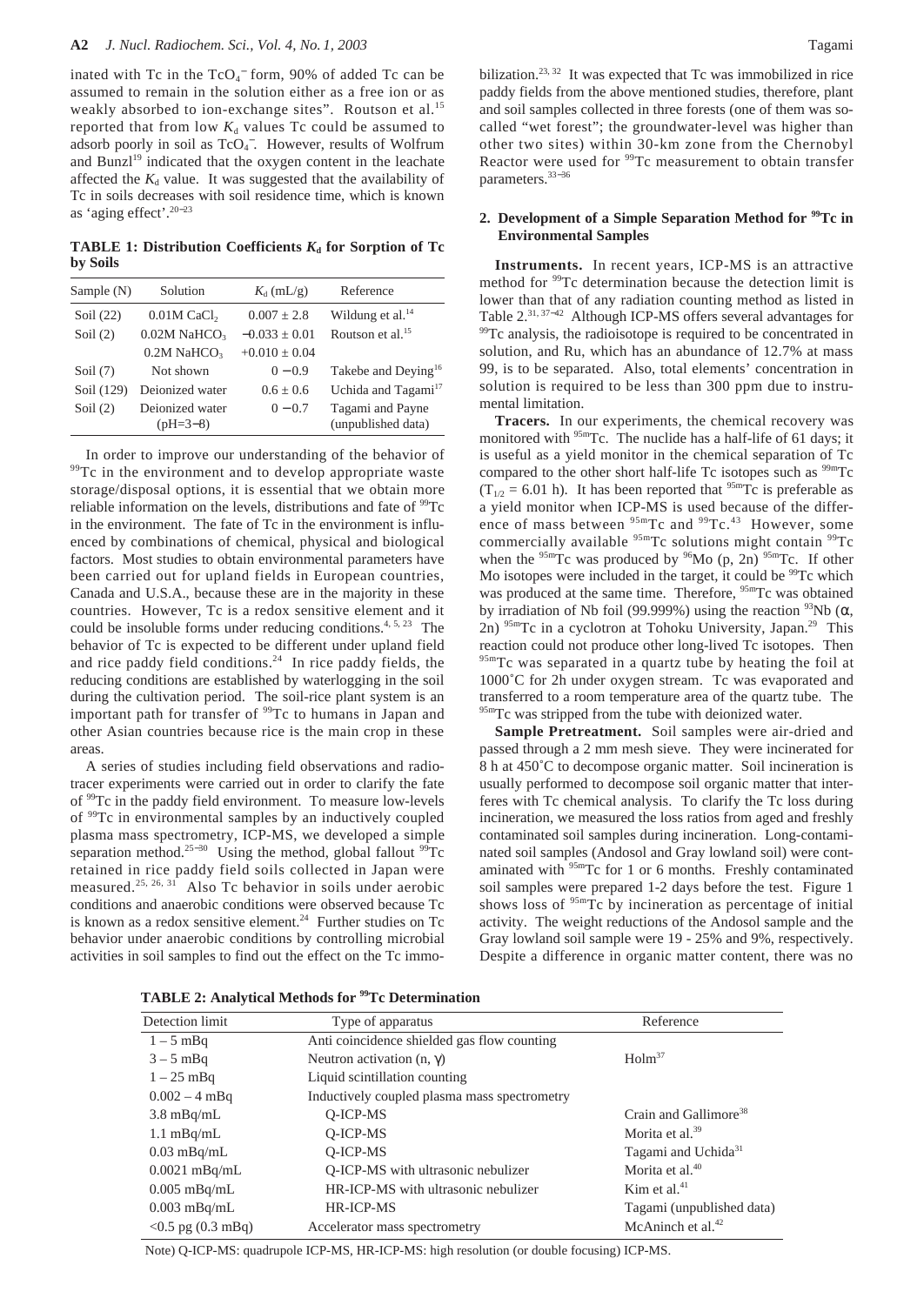

Figure 1. Loss of <sup>95m</sup>Tc from soil samples as a function of heating time when incinerated at 450˚C.

Freshly contaminated soil ( ); 1-month contaminated Andosol ( 1-month contaminated Gray lowland soil ( ); 6-month contaminated soil ( ). Bars indicated counting errors.



Figure 2. Temperature effect on Tc volatilization from a soil sample. The soil sample was volatilized for 1 h at each temperature. 1000A and 1000B: First and second volatilizations at 1000˚C.

loss of Tc in either 1-month contaminated soil during incineration. The results were the same as for 6-month contaminated soil. Loss of <sup>95m</sup>Tc gradually increased in freshly contaminated soil by incineration whereas the soil samples contaminated more than 1 month by <sup>95m</sup>Tc showed no increase.<sup>26</sup> This result suggested that most soil samples could be incinerated without any loss of fallout Tc. Thus the soil samples were incinerated at 450˚C for 8 hours. However, the loss must be considered when adding Tc freshly to soil samples as a yield monitor.

**Combustion Apparatus.** The volatility of <sup>95m</sup>Tc from the Andosol soil sample is shown in Figure 2. The volatility increased with temperature. However, second heating at 1000˚C showed no remarkable increase of Tc volatilization. It was suggested that Tc in the soil sample was not completely volatilized even if the temperature of 1000˚C was maintained for a long time. Probably, the Tc volatility was affected by the soil volume, soil components, etc. Although Tc volatility did not reach to 100%, the method could separate Tc from soil matrices. Consequently, the following separation steps can be simplified.

The percentages of <sup>99</sup>Tc and <sup>95m</sup>Tc volatilized from the soil were almost the same (data not shown); these Tc isotopes showed the same volatility behavior although their contamination periods differed.<sup>28</sup> Therefore, the freshly added <sup>95m</sup>Tc could be used as a yield monitor of originally included <sup>99</sup>Tc.



**Figure 3.** Recoveries of  $^{99}$ Tc, Ru and Mo in load (0.1M HNO<sub>3</sub>), wash  $(2M HNO<sub>3</sub>)$  and strip  $(8M HNO<sub>3</sub>)$  solutions. The sample solutions were pure water.

**TEVA extraction.** Each solution obtained by the above mentioned extraction procedure was adjusted to  $0.1 \text{ M HNO}_3$ and passed through a TEVA resin column (Eichrom Industries Inc.) to separate and concentrate Tc isotopes.<sup>27</sup> Because ICP-MS cannot differentiate between <sup>99</sup>Ru and <sup>99</sup>Tc, it is necessary to remove all Ru from the final sample solution prior to ICP-MS measurement. Also, if the final solution for ICP-MS measurements contains large amounts of stable Mo, the isotopes <sup>98</sup>Mo and <sup>100</sup>Mo might interfere with <sup>99</sup>Tc count although there is no natural abundance at 99 for Mo. Figure 3 shows the elution behaviors of Tc, Ru and Mo in a 200-mL of deionized water sample adjusted to  $0.1$  M HNO<sub>3</sub>. From the results, Ru and Mo present in the sample solution are not effectively retained on the TEVA resin, while Tc was extracted on the resin. $30$ 

Then, the column was washed with  $2 M HNO<sub>3</sub>$  to remove any remaining traces of Ru. Technetium isotopes were eluted with 5 mL of 8 M HNO<sub>3</sub>. The separation steps completely removed Ru; only <  $0.1\%$  was found in the 8 M HNO<sub>3</sub> eluate. The eluate containing Tc was evaporated to dryness at lower than  $70^{\circ}$ C, and the residue was dissolved in 5 mL of 2% HNO<sub>3</sub> for ICP-MS.

**Measurements.** After the separation procedure, the chemical recovery was obtained by counting <sup>95m</sup>Tc in the sample on a NaI (Tl) scintillation counter (Aloka, ARC-380). The  $^{99}$ Tc content of the sample solution was determined by ICP-MS (Yokogawa, PMS-2000) with 180 s counting time at mass 99. To check levels of potential interference elements (e.g., Ru, Mo),  $m/z = 98$ , 101 and 102 were also scanned at the same time. The instrumental detection limit for <sup>99</sup>Tc by ICP-MS was 0.03 mBq/mL of a sample solution, which corresponds to 0.014 mBq/g dry weight of soil sample under the operational conditions.

Fallout  $137Cs$  was used as an indicator for  $99Tc$  behavior because of large number of data and the fission yields of both radionuclides from 235U and 239Pu are close. The 137Cs activities in the soil samples were measured by a Ge detector (Seiko EG&G Ortec) coupled with a multi channel analyzer (Seiko EG&G, Model 7800). A 100-mL of each soil sample was transferred into a plastic vessel and measured for 80000 s.

# **3. Distributions of 99Tc in Japanese Agricultural Soils**

The <sup>99</sup>Tc distribution in Japanese soils is shown in Figure 4. The ranges of  $^{99}$ Tc and  $^{137}$ Cs concentrations are <3.6 – 110 mBq/kg-dry and <1.1 –143 Bq/kg-dry, respectively. The average concentrations of  $\frac{99}{2}$ c and  $\frac{137}{2}$ Cs in paddy fields are 34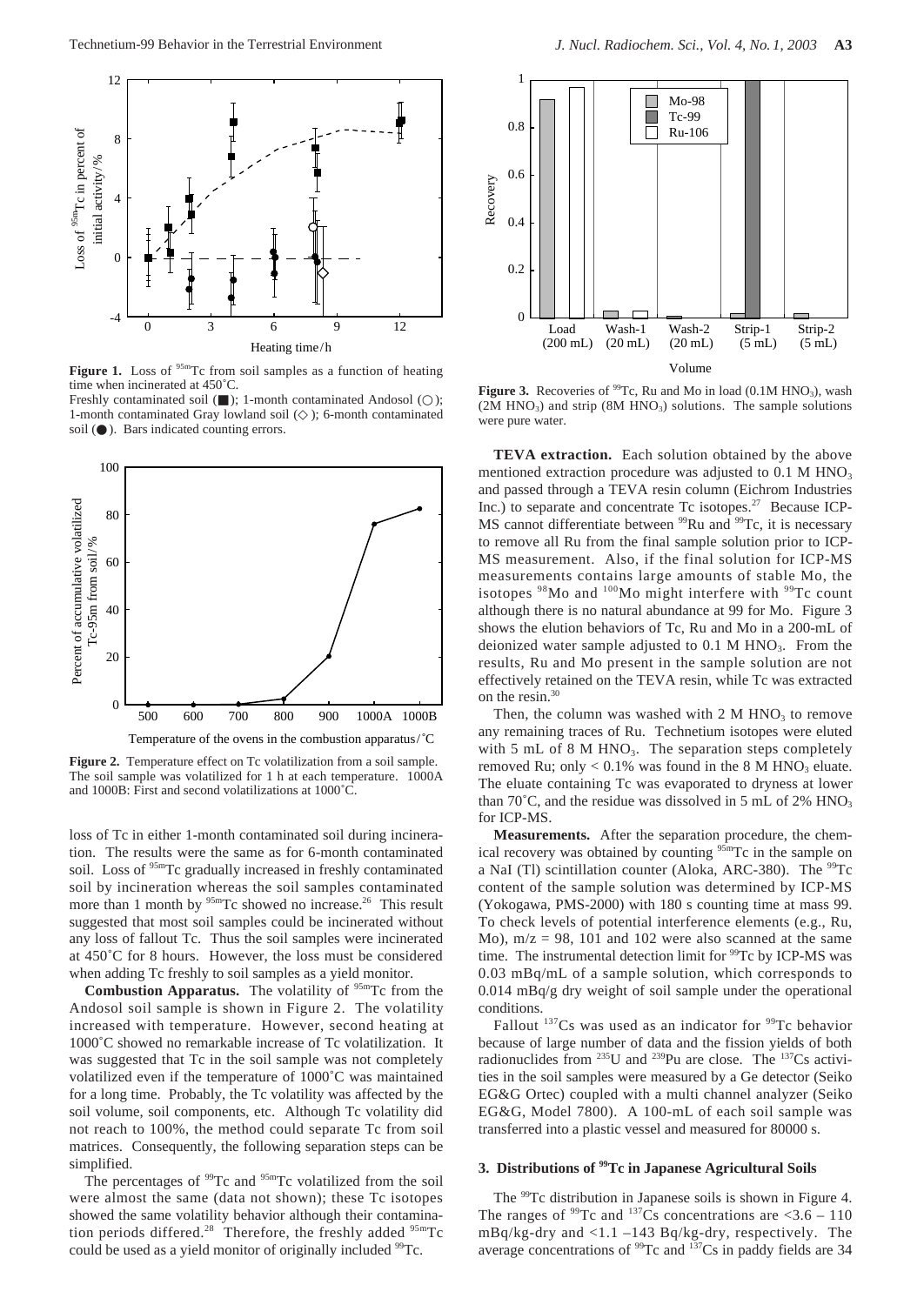

Figure 4. Global fallout <sup>99</sup>Tc concentrations (mBq/kg-dry) in Japanese agricultural soils.

mBq/kg-dry and 7.8 Bq/kg-dry, respectively, those in upland fields are 5.9 mBq/kg-dry and 3.2 Bq/kg-dry, respectively, and those in other soils are 16.3 mBq/kg-dry and 44.8 Bq/kg-dry, respectively.<sup>25, 26, 31</sup> When the  $99$ Tc concentration was compared on the basis of several characteristics of the soils, the results showed that there is no correlation between  $^{99}$ Tc concentrations and soil characteristics for paddy field soils, but slightly high correlations ( $r > 0.5$ ) between <sup>99</sup>Tc concentrations and some soil properties, such as cation exchange capacity, act-Fe, total-C, organic-C, and total-N, for upland field soils and other soils are found.

The activity ratios of  $99$ Tc to  $137$ Cs are given in Figure 5 and the geometric means are  $4.8 \times 10^{-3}$  for paddy field soils,  $1.9 \times$  $10^{-3}$  for upland filed soils and  $3.6 \times 10^{-4}$  for other soils. Theoretically, the activity ratio from nuclear fission yield is presently calculated as  $3.3 \times 10^{-4}$  with correction for radioactive decay, because it is assumed that the major source of  $\rm{^{99}Tc}$ in Japan arises from fallout. Compared to the theoretical ratio, the activity ratios in the paddy field soils are one order of magnitude higher. The average activity ratios for upland field soils are also higher than the theoretical ratio but those for other soils are close to the theoretical one. The ratios in paddy field soils are twice as much as those in upland field soils and one order of magnitude higher than those in other soils maybe because of different degrees of the soil reduction.

The higher or similar activity ratios found in this study as compared to the theoretical one suggest <sup>99</sup>Tc accumulation in the soils, even under aerobic conditions. Generally, the most preferable chemical form of Tc is  $TcO<sub>4</sub>$ <sup>-</sup> which shows a small possibility for changing to a lower oxidation state or less soluble form under aerobic conditions. Also, the reported distribution coefficient  $(K_d)$  of <sup>99</sup>Tc in Japanese soil samples generally showed low values as shown in Table 1, that is, no significant Tc fixation to surface soils is expected when Tc is added as  $TcO<sub>4</sub>$ . Subsequently,  $TcO<sub>4</sub>$  is thought to migrate much faster than cations, e.g.  $^{137}Cs^+$ , because of its highly soluble chemical form. However, the studied soils seemed to retain 99Tc. It is necessary to identify chemical forms of Tc in natural soil conditions.



**Figure 5.** Activity ratios of <sup>99</sup>Tc to <sup>137</sup>Cs in soil samples collected in Japan. \*: geometric mean

#### **4. Radiotracer Experiments on Tc Immobilization in Soil**

Oxidation-reduction reactions play an important role in controlling the mobilization and biological accumulation of some toxic trace elements from soils. The migration of Tc in soil and its absorption by plant roots are related to the sorption behavior in the soil-water system. Technetium is expected to be in a soluble form as pertechnetate under an aerobic condition, such as in surface soils and water. However, Tc sorption on soil or mineral has been reported under relatively low redox conditions.23, 44−<sup>46</sup> Even in surface soil, the reducing condition is generated by microbial activity and/or chemical reactions. For example, paddy fields are generally waterlogged during the planting period and subsequently, the redox potentials  $(E<sub>b</sub>)$ decrease because microorganisms use up the oxygen present in the water or trapped in the soil.<sup>47</sup> The relatively low redox condition is common in paddy fields during the planting period. Thus, we carried out radiotracer experiments to obtain the influence of microbial activity on Tc behavior in surface soil under anaerobic conditions and to measure the change of Tc amounts in several soil fractions as a function of time.

**4.1. Microbial Role in Immobilization of Tc Under Anaerobic Conditions.** To clarify the influence of microbial activity on Tc behavior in surface soil under anaerobic conditions, glucose was added to the air-dried soil sub-samples from 0 to 0.5% on an air-dried soil basis to enhance microbial activities in soil, and a sterile soil sub-sample was prepared from the air-dried soil (without glucose) by autoclaving. Seven soil samples were used in this experiment. These pretreated airdried and sterile soil samples were placed in polystyrene vessels along with a porous cup at the bottom. They were carefully waterlogged with 60 mL of deionized water contaminated with  $95mTcO<sub>4</sub>$ . The surface water depth (from the soil surface) was 1-2 cm. The vessels were sealed with polyethylene film to prevent microorganisms in the air from entering. At each sampling time, aliquots of the surface solution and the bottom solution (from the porous cup) were collected. The  $E_h$  and pH values of the surface soil (depth: ca. 5 mm) were also measured at each sampling time with a platinum complex electrode (Horiba pH meter,  $F-13$ ). Activities of  $95m$ Tc in the collected solutions were measured with the well type NaI (Tl) scintillation counter.

The *E*<sup>h</sup> values and relative concentrations (RCs) of surface and bottom solutions of one of the soil samples are shown in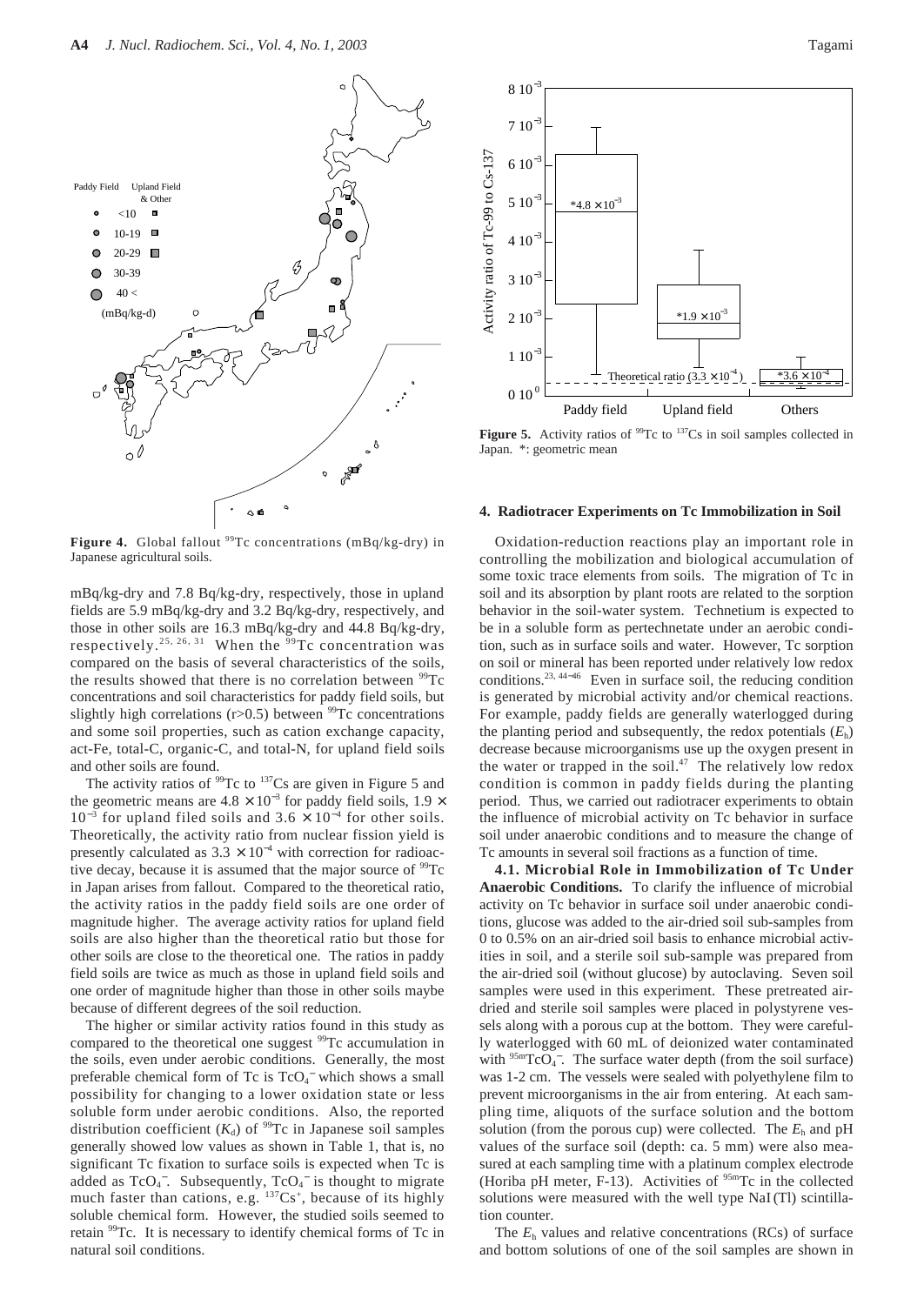Figure 6 as a function of time. The RCs of the surface solutions and also the  $E<sub>h</sub>$  values decreased with increasing glucose contents, while the RCs of S-0 (Sterile soil with glucose 0%) were almost constant and had hardly any decrease. The RC for the surface solution of AD-0.5 (Air-Dried soil with addition of 0.5% glucose on an air-dried soil weight basis) was almost zero at the end of the experiment and the RCs for the bottom solutions of AD-0 (AD with 0% glucose), AD-0.05 (AD with 0.05% glucose) and AD-0.5 decreased to almost 0 within 3 days. The data suggested that not only reducing conditions, but also microbial activity seemed to have an important role in Tc sorption reactions. It was also found that the microbial activity could be controlled by adjusting the nutrient concen-



Figure 6. Time dependence for relative counts of <sup>95m</sup>Tc in surface and bottom solutions and  $E<sub>h</sub>(V)$  of air-dried soil with addition of 0, 0.05 and 0.5% glucose on an air-dried soil weight basis (AD-0, AD-0.05 and AD-0.5) and sterile soil without glucose (S-0).



tration in soil. The Tc decrease in the surface and bottom solutions could be explained by the lowered  $E<sub>h</sub>$  values and consequently, changing the chemical form of Tc in the surface soil. The  $E_h$  of AD-0.5 was lower than that of AD-0; microbial activity in the surface solution of AD-0.5 was higher than that of AD-0 and  $Tc(+7)$  as  $TcO<sub>4</sub><sup>-</sup>$  of AD-0.5 might reduce faster to  $Tc(+4)$  and be sorbed on the soil surface.<sup>23</sup>

**4.2. Identification of the Adsorption Behavior of Tc in Soils.** For some nuclides, the amount of the available fraction may change substantially over time through a process sometimes called "aging". Although a strict delineation of specific chemical species or binding forms is difficult, speciation of toxic heavy metals in the environment has been carried out to assess the potential effects of soil contamination instead of total concentration.48−<sup>52</sup> These studies designed single or sequential extraction schemes to remove "exchangeable" or "bioavailable" fraction in soil and sediment, but the extraction methods have not been used to follow the change of extractable fraction as a function of time.

Two typical upland field and paddy field soils in Japan, classified as Andosol and Gray lowland soil (GLS), were used. The air-dried soils  $(\phi \leq 2$ -mm) were placed into plastic vessels and  $95mTcO<sub>4</sub>$  was uniformly mixed with each sample. Then deionized water was added to adjust the soil water content to a desired level as follows: 1) waterlogged upland field soil (FW); 2) upland field soil with a typical upland moisture content (FO); 3) waterlogged paddy field soil (PW); and 4) paddy field soil with an upland field moisture content (PO). The water contents for numbers 1 and 3 were similar to those in paddy fields, that is, the waterlogged condition. All samples were stored in the dark while being kept at room temperature for 6 months. At 1, 3, 7, 14, 30, 60, and 180 days, 20 to 25g amounts from each soil sample were used for the extractions. The reagents used are listed in Table 3, which are modified from the method of McLaren and Crawford<sup>48</sup> to extract the fractions.24

Figure 7 shows the Tc fixation pattern in the soil samples

### **TABLE 3: Reagents Used in the Extraction**

| Reagent                                      | Fraction                       | ′ ⊵ | Soil Solution<br>weight amount Code<br>/mL |     |
|----------------------------------------------|--------------------------------|-----|--------------------------------------------|-----|
| 0.05 M calcium chloride                      | Exchangeable & water soluble 2 |     | 40                                         | CA. |
| 0.5 M acetic acid                            | Specifically adsorbed          |     | 40                                         | AA  |
| 0.1 M sodium pyrophosphate Organically bound |                                | 2   | 200                                        | PY. |
|                                              | Sorbed onto the residue        |     |                                            | Res |

Note: All soils were extracted at their experimental moisture contents for which the mass of the leached soil was chosen to be equivalent  $(\pm 5\%)$  to the air-dry weight listed above.



**Figure 7.** Time dependence on the amounts of CA-, AA- and PY-extractable Tc in GLS and Andosol under waterlogged and upland field water conditions. PW: GLS under waterlogged conditions, PO: GLS under upland filed conditions, FW: Andosol under waterlogged conditions and FO: Andosol under upland field conditions. CA, AA. PY and Res are explained in Table 3.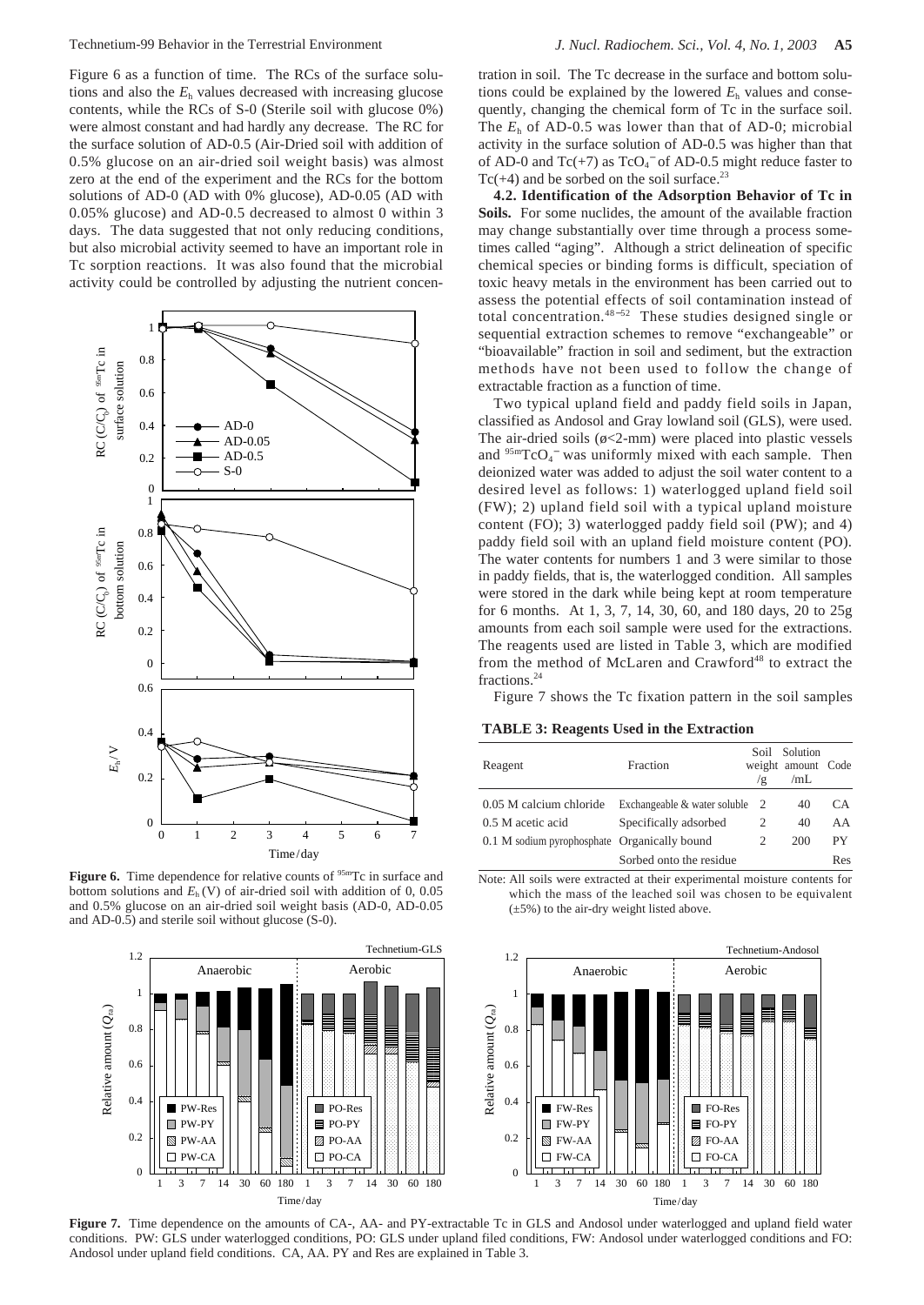under upland field and waterlogged conditions. The relative amount (*Q*ra) was defined as "the total activity in extracted solution from unit soil sample at each sampling time" divided by " the total activity of the subjected unit soil sample". The original extraction method was used sequential, $48, 50$  however, in this study, the reagents were used individually because the single use showed less damage to the soils.<sup>24</sup> Thus, the extractions with AA and PY include CA and CA+AA, respectively. To calculate PW-AA, PO-AA, FW-AA, or FO-AA in Figure 7, the extracted fraction with CA (hereinafter this is designated as  $Q_{r_0}$  of CA-Tc) was subtracted from the actually extracted fraction with acetic acid  $(Q_{ra}$  of AA-Tc) and, similarly, to get PW-PY, PO-PY, FW-PY, or PO-PY, *Q*ras of CA-Tc was subtracted from *Q*ras of PY-Tc. Residual part was calculated to subtract  $Q_{\text{ra}}$  of PY from 1. As can be seen from the Figure 7, the  $Q_{\text{ra}}$ s of 95mTc in soil samples under aerobic and anaerobic conditions differed. The *Q*ra values of CA-Tc and AA-Tc were almost the same. It seems that the Tc which strongly adsorbed on the Andosol or GLS samples might be negligible. Under the aerobic condition, *Q*ra of CA-Tc and *Q*ra of AA-Tc for Andosol samples kept at a constant value of around 0.8 during the experiment while that for GLS dropped to about 0.5. Under the waterlogged condition, *Q*ra of CA-Tc and *Q*ra of AA-Tc for Andosol were decreased to about 0.2 and that for GLS decreased over time and became almost 0. One day after Tc was initially added to the aerobic and anaerobic soils, the *Q*ra of PY-Tc was negligible compared to those of CA-Tc or AA-Tc. Then, in the anaerobic soils, the PY fraction gradually increased for 30 days then became almost constant, while no *Q*ra of PY-Tc increments was found in aerobic soils. From the result, it was found that some part of the non-CA extractable Tc transformed to PY extractable, that is, organically bound forms.

These Tc reductions under the anoxic condition may be attributed to the transformation of Tc under the low redox potentials in the soil produced by waterlogging. The pertechnetate was transformed to lower oxidation forms, sulfates or organically bound. The sulfides might occur because  $H_2S$  gas can be produced in rice paddy fields under the waterlogged condition. As mentioned above,  $TcO<sub>4</sub>$  is the most available form for plants.<sup>11, 12</sup> Thus, these changes of Tc in its chemical form under the anoxic condition affected less Tc transfer from soil to plants. This suggested that Tc transformation from soil to plants (not only rice but also any other higher plants grown under the anaerobic condition) became less with time after Tc addition to the soil.

**4.3. Possibility of Change in Tc Extractability After Air-Drying.** Technetium extractions in air-dried soils were carried



**Figure 8.** Time dependence on the amounts of CA-extractable Tc in the air-dried Andosol and GLS following waterlogging. The soil samples were waterlogged for 52 days then air-dried for 86

days. Each extraction was carried out in duplicate.

out following 52 days of waterlogging of the soil. *Q*ra values for extractions by CA as a function of time are shown in Figure 8. Extractions with AA and 1 M  $CH_3COONH_4$  (pH=7) were also carried out to check the change of the amount of readily extractable Tc with time. The  $Q_{\text{ra}}$ s were approximately equal to that of CA, so that the data are not shown. Even though the soil was air-dried and kept in aerobic conditions, Tc extractability did not change significantly from the initial value, that is, the value at just the end of the waterlogging period. If all the Tc that adsorbed on to the soil was  $Tc(+4)$ oxides, such as  $TcO<sub>2</sub>$  and  $TcO(OH)<sub>2</sub>$ , it could be transformed to a higher oxidation state,  $TcO<sub>4</sub><sup>-</sup>$  though its rate would be slow. Even in the aerobic condition, other stable chemical forms of Tc, e.g. organically bound forms, sesquioxides bound forms and sulfides, probably were presented. The immobilized Tc might change to  $TcO<sub>4</sub><sup>-</sup>$  in the presence of oxidants; however, such chemicals are never used in paddy field soils so that a quick reaction to  $TcO<sub>4</sub><sup>-</sup>$  would not occur after the harvest.

From these radiotracer experiments, it is predicted that Tc transformation to lower oxidation states would be encouraged by waterlogging in an actual rice paddy field, and also microbial activity seemed to have an important role in Tc sorption reactions. Besides, the reaction of the immobilized Tc form to  $TcO<sub>4</sub>$ <sup>-</sup> should be slow.<sup>32</sup> When there is no potential process for removal of the <sup>99</sup>Tc from soil (leaching and harvesting), there was a possibility that Tc had been accumulating in the surface layer of paddy fields, although the fields would keep upland conditions from the harvest to the transplanting season (Figure 9).

Although paddy field soils could immobilize global fallout <sup>99</sup>Tc that was deposited directly onto them, the relatively high <sup>99</sup>Tc concentrations in paddy fields observed in our field study suggest other <sup>99</sup>Tc sources. Probably, the paddy field soils had trapped 99Tc not only from deposition, but also from irrigation water through the mechanism as mentioned above. The average Japanese paddy field receives 1800 mm rainfall equivalent of irrigation water during the irrigation season, which is twice as much as the water supply from precipitation. The irrigation water would contain <sup>99</sup>Tc leached from other soil sites, e.g. forest soils. Some part of the <sup>99</sup>Tc in the water could be trapped onto the paddy field soil surface.

### **5. Transfer factors of Tc obtained in Chernobyl Area**

For realistic assessment, it is necessary to obtain transfer parameters, such as TFs and  $K_d$ s, under natural conditions, but the data have been limited due to trace levels of  $99Tc$ . Obtaining TFs using global fallout <sup>99</sup>Tc in fields is difficult, because the concentration of <sup>99</sup>Tc is very low. Therefore, we focused on the Chernobyl site where <sup>99</sup>Tc concentration levels have already been shown to be higher than those from global fallout Tc.<sup>33</sup>

Soil and plant samples were collected by the Federal Office for Radiation Protection, Germany, in 1994 and 1995, assisted



**Figure 9.** Immobilization mechanism of Tc in paddy field soil.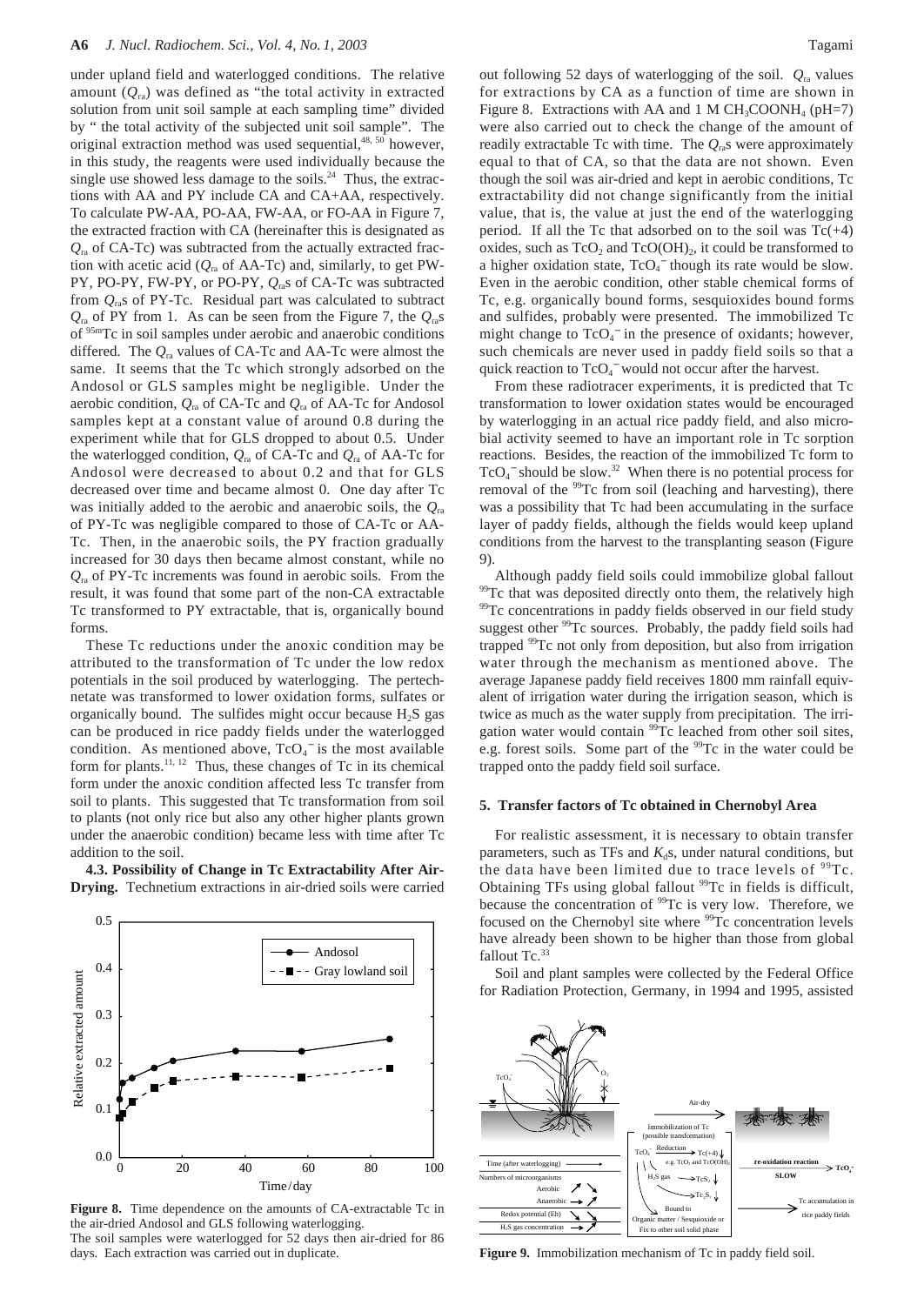

Figure 10. TFs of Tc from soil to strawberry and raspberry leaves collected from forest sites within the 30-km zone around the Chernobyl Reactor.

by Moscow State University, Russia, and the Research and Industrial Association 'Pripyat', Ukraine. The sampling was carried out in three forests around Chernobyl. Forests D1 and D3 were 28.5 km and 26 km to the south of the Chernobyl Reactor, respectively, while forest K2 was 6 km to the southeast of the Reactor. The sites D1 and D3 are mixed forests while K2 is a pine forest. Surface organic soil layers (L, Of and Oh) collected at each site were mixed and measured for their <sup>99</sup>Tc activity. The D1 samples, collected in 1994 and 1995, were mixed together, because of their small volumes. It is noted that forest understorey plants are expected to take up radionuclides mainly from the organic layers<sup>53</sup> and therefore, concentration of <sup>99</sup>Tc in organic soil would be important for estimation of its uptake. For this reason, we calculated TFs in terms of activity concentration in plant relative to activity concentration in organic soil. Plant samples used were strawberry and raspberry leaves since these species were found each year at each site, and possible differences of the TFs from different cites could be investigated.

The details of the <sup>99</sup>Tc concentrations in soils and plants were reported elsewhere, $34-36$  therefore, only calculated TF is discussed. The expected TF values for grass and spinach are  $7.6 \times 10^{1}$  and  $2.6 \times 10^{3}$ , respectively.<sup>9</sup> Comparing with the TF for Cs, that for Tc is about three to five orders of magnitude higher. For this reason, <sup>99</sup>Tc is one of the very important radionuclides for the assessment of internal dose by ingestion of the contaminated vegetables. However, attention should be paid to the fact that most of the TF values for Tc reported were obtained by tracer experiments in which Tc was applied to soil in a soluble form, e.g. as  $TcO<sub>4</sub>$ . Because the chemical forms of Tc are variable under natural conditions, TF values obtained from laboratory experiments need not necessarily be the same as those obtained in the field.

The TF data for Tc obtained are shown in Figure 10. The TFs for Tc and Cs (not shown) obtained in this study are range from 0.09 to 0.45 and from 0.06 to 0.46, respectively, based on dry weight.<sup>36</sup> The obtained TFs for Cs are almost the same as those previously reported for strawberry leaves samples at the investigated sites.53 The corresponding TFs for Tc are between factors two to five larger compared to those for Cs for the sites K2 and D1. On the contrary, at D3 the TF for Tc is lower by a factor of about 5 compared to that for Cs. This might be due to the fact that D3 is a so-called wet forest, and accordingly Tc might exist in the  $TcO<sub>2</sub>$  form, which is much less plant-available (see above).

For all sites, TFs for Tc observed in this work are two or three orders of magnitude lower than those reported for other plants.<sup>9</sup> However, recently Green et al.<sup>54–56</sup> performed uptake experiments using contaminated soil of marine origin in an area of reclaimed land to obtain Tc-TFs under the field conditions. The TFs they obtained were less than 2.0 for many kinds of vegetables based on dry weight of the vegetable, similar to those obtained in our study.

## **6. Summary**

Tc is known to have high mobility and availability to plant in the soil environment because the dominant oxidation state of Tc is heptavalent, TcO<sub>4</sub><sup>-</sup>. However, because Tc is a redox sensitive element, it might change to lower oxidation forms under anaerobic conditions. The behavior of Tc is expected to be different under upland field and rice paddy field conditions, but available data have been too limited to understand the Tc behavior under waterlogged conditions. Therefore, it was important to obtain some knowledge of <sup>99</sup>Tc in the soil-to-rice plant system.

To determine low-levels of <sup>99</sup>Tc in environmental samples, we developed a unique analytical procedure based on ICP-MS. Then, <sup>99</sup>Tc concentrations in Japanese rice paddy field soils were analyzed. The average concentration of <sup>99</sup>Tc in paddy fields was measured to be 34 mBq/kg-dry. The range of activity ratios of  $^{99}$ Tc/<sup>137</sup>Cs in the soil samples was (2.0 – 5.2)  $\times$  10<sup>-3</sup>; these ratios were one order of magnitude higher than the theoretical one, which is calculated now to be about  $3.3 \times$ 10<sup>-4</sup>. Such high activity ratios indicated that <sup>99</sup>Tc had been accumulating in rice paddy soils like 137Cs.

A series of radiotracer experiments were carried out to understand the accumulation mechanisms of Tc in soil. It was found that Tc transformed from  $TcO<sub>4</sub><sup>-</sup>$  to other chemical forms because it was immobilized in soil under waterlogged conditions. The reaction of the immobilized Tc to  $TcO<sub>4</sub>^-$  should be slow. On this Tc immobilization, microbial activity seemed to have an important role. We are working on radiotracer experiments to find out a possibility of Tc immobilization by aerobic bacteria under waterlogged conditions.<sup>57</sup> When Tc was immobilized, leaching and harvesting, those are thought to be main Tc removal paths, could only remove a small part of Tc from the soil and, thus, Tc had been accumulating in the surface layer of paddy fields. The results from the wet forest within 30-km zone from the Chernobyl Reactor can be a real example of this series of our experiments: the Tc in the forest was less available to plants than those in other two forests.<br><sup>99</sup>Tc would retain in the terrestrial and the marine environ-

ments for many generations, further studies on <sup>99</sup>Tc behavior in the environment is necessary, from the viewpoint of the longterm dose effect on humans.

**Acknowledgement.** The author is grateful to Dr. T. Sekine, Tohoku University, for kindly providing us with the Tc-95m tracer solution.

## **References**

- (1) A. Aarkrog, H. Dahlgaard, L. Hallstadius, E. Holm, S. Mattson, and J. Rioseco, in *Technetium in the Environment*, G. Desmet and C. Myttenaere, Eds. (Elsevier Appl. Sci. Pub., London, 1986), pp. 69.
- (2) E. Holm, in *Low-Level Measurements and Their Applications to Environmental Radioactivity*, M. García-León and G. Madurga, Eds. (World Scientific, Singapore, 1987), pp. 443.
- (3) BNFL: *Annual Reports on Discharges and Monitoring of the Environment in the United Kingdom, 2001*. (BNFL, Cheshire, 2002), p. 156.